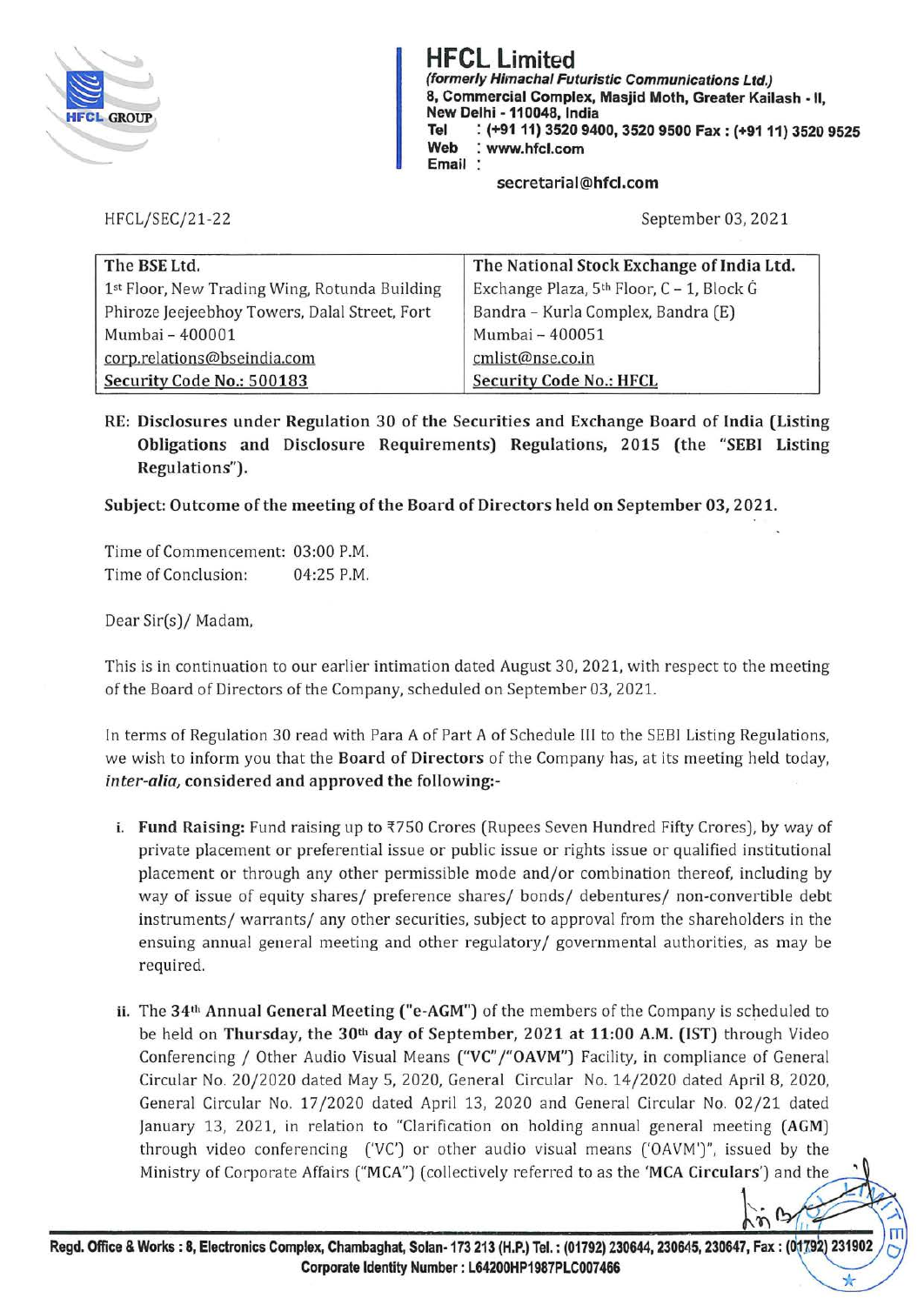

**(formerly Himachal Futuristic Communications Ltd.)** (formerly Himachal Futuristic Communications Ltd.)<br>8, Commercial Complex, Masjid Moth, Greater Kail<br>New Delhi - 110048, India 8, Commercial Complex, Masjid Moth, Greater Kailash - 11, New Delhi - 110048, India<br>Tel : (+91 11) 3520 940<br>Web : www.hfcl.com<br>Email : **Tel** : **(+91 11) 3520 9400, 3520 9500 Fax: (+91 11) 3520 9525 Web** : **www.hfcl.com Email** :

## **secretarial@hfcl.com**

Securities and Exchange Board of India **('SEBI')** vide its Circular Nos. SEBI/HO/CFD/CMD1/CIR/P/2020/79 dated May 12, 2020 and SEBI/HO/CFD/CMD2/CIR/P/2021/11 dated January 15, 2021, in relation to 'Relaxation from the compliance with certain provisions of the SEBI (Listing Obligations and Disclosure Requirements) Regulations 2015 due to Covid-19 pandemic', (collectively referred to as the **'SEBI Circulars')** permitted the holding of the AGM through VC/OAVM, without the physical presence of the members at a common venue.

Pursuant to the provisions of Section 91 of the Companies Act, 2013 read with Rule 10 of the Companies (Management and Administration) Rules, 2014 and Regulation 42 of the SEBI Listing Regulations, the **Registers of Members and Share Transfer Books** of the Company shall remain closed from **Friday, 24th September, 2021 to Thursday, 30th September, 2021 (both days inclusive)** for the purpose of e-AGM and Dividend.

Pursuant to the provisions of Section 108 of the Companies Act, 2013 read with Rule 20 of the Companies (Management and Administration) Rules, 2014 and Regulation 44 of the SEBI Listing Regulations, the Company is pleased to provide the facility to its members, to cast their votes by electronic means, i.e., remote e-Voting and e-Voting during the e-AGM, through National Securities Depository Limited (NSDL), on all the resolutions mentioned in the Notice convening 34th AGM.

The **Cut-off Date** for determining the eligibility to vote by electronic means i.e., remote e-Voting and e-Voting during the e-AGM is **Thursday, 23th September, 2021.** The remote e-Voting facility will be available during following period at https://www.evoting.nsdl.com:-

| Commencement of remote e-Voting | 09:00 A.M. IST on Monday, 27th September, 2021    |
|---------------------------------|---------------------------------------------------|
| End of remote e-Voting          | 05:00 P.M. IST on Wednesday, 29th September, 2021 |

**In** compliance with the provisions of Sections 101 and 136 of the Companies Act, 2013 read with Rule 18 of the Companies (Management and Administration) Rules, 2014 and in line with the MCA Circulars and the SEBI Circulars, the Notice of the 34th AGM along with Annual Report for FY 2020-21 will be sent to the eligible shareholders and all concerned in due course of time, only through electronic mode on the e-mail IDs registered with the Company/ Depositories/ Depository Participants and will also be disseminated on the websites of the Company and the Stock Exchanges i.e. the BSE Limited (BSE) and the National Stock Exchange of India Limited (NSE).

The details such as manner of (i) registering / updating email addresses, (ii) casting vote through remote e-Voting and e-Voting during the e-AGM and (iii) attending the e-AGM through VC / OAVM will be set out in the Notice of the e-AGM.

 $\int_{\gamma}$  ly  $\overline{\mathbf{m}}$